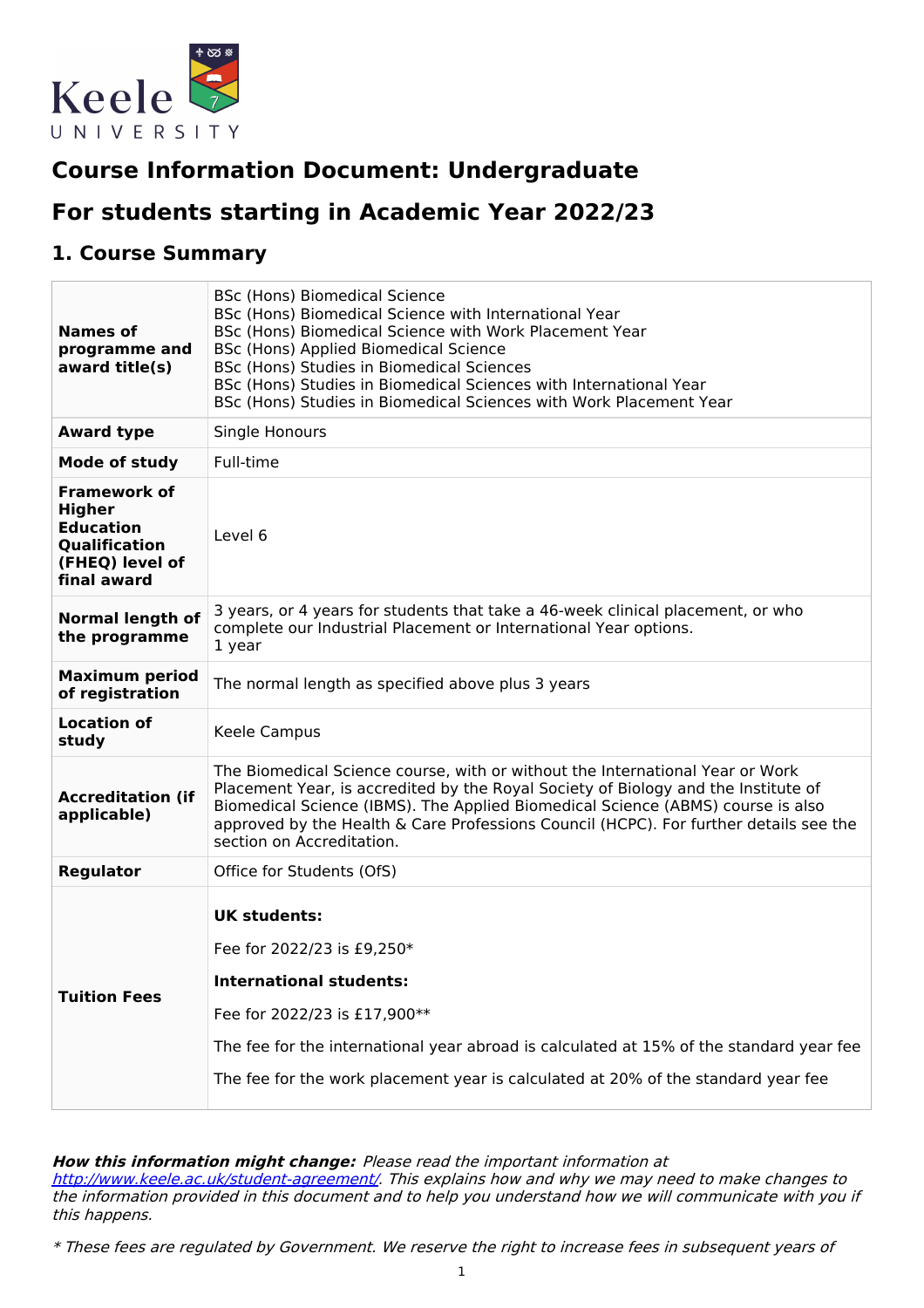study in response to changes in government policy and/or changes to the law. If permitted by such change in policy or law, we may increase your fees by an inflationary amount or such other measure as required by government policy or the law. Please refer to the accompanying Student Terms & Conditions. Further information on fees can be found

at <http://www.keele.ac.uk/studentfunding/tuitionfees/>

\*\* We reserve the right to increase fees in subsequent years of study by an inflationary amount. Please refer to the accompanying Student Terms & Conditions for full details. Further information on fees can be found at <http://www.keele.ac.uk/studentfunding/tuitionfees/>

# **2. Overview of the Programme**

Biomedical Science is a study of the human body and the disorders that can affect it. We start by looking at normal function including whole systems and organs right down to a cellular, molecular and genetic level. We then explore the comprehensive range of diseases and disorders that can affect our body including infective entities such as bacteria and viruses. Ultimately, you will gain real insight into how we can exploit the difference between 'normal' bodily functions and 'abnormal' in order to make a difference. That could be through better diagnostic tests, more accurate monitoring systems, improved treatment strategies and so on.

Biomedical Science is a multi- and inter-disciplinary subject. You will combine knowledge and understanding of different areas of biology to solve real-life problems. This will include: human physiology, biochemistry, pathobiology, immunology, molecular biology and neuroscience.

Our programme is accredited by the Institute of Biomedical Science (IBMS). This means that our programme puts clinical, diagnostic laboratories and patient pathways at the heart of your learning experience. You will learn how Biomedical Scientists working in UK Pathology Laboratories fulfil their role and contribute to healthcare delivery.

Students often choose this programme as a stepping stone to other professions such as Medicine, to become vocational Biomedical Scientists, train for a career in research or to work in the private, scientific community.

# **3. Aims of the programme**

The broad aims of the programme are to:

- provide you with core knowledge, understanding and skills relevant to Biomedical Science;
- provide an appropriate qualification for a career as a Biomedical Scientist;
- produce skilled and motivated graduates who are suitably prepared for further study or for employment within or outside their field;
- cultivate interest in the biosciences, particularly at the cellular and molecular level, within a caring and intellectually stimulating environment;
- promote the development of a range of employability skills, for use in all areas where numeracy and an objective, scientific approach to problem-solving are valued;
- promote the development of independent research skills to enable you to undertake relevant postgraduate study.

# **4. What you will learn**

The intended learning outcomes of the programme (what students should know, understand and be able to do at the end of the programme), can be described under the following headings:

- Subject knowledge and understanding
- Subject specific skills
- Intellectual skills
- Key employability skills

### **Subject Knowledge and Understanding**

Successful students will be able to demonstrate knowledge and understanding of:

Level 4

- Core biological topics that underpin biomedical science including: anatomy, molecular biology; molecular genetics; biochemistry; macromolecular structure and function; enzymes and catalysis; metabolism and its control; cell biology; cell signalling; membranes and transport; human physiology and pathology
- Key subjects in biomedical science with a focus on Cellular Pathology (histology and cytology) and Medical Microbiology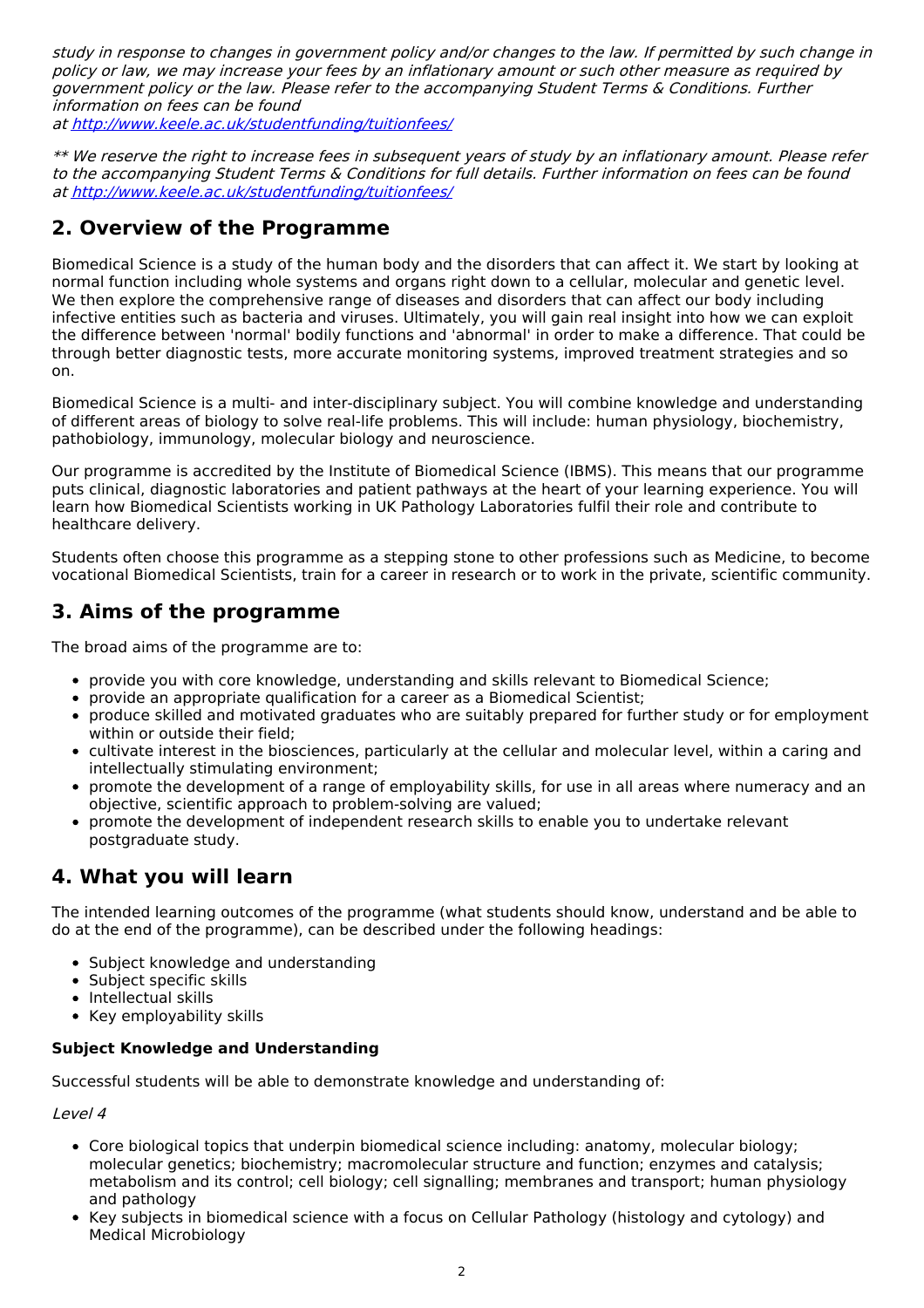### Level 5

- Greater detail of those subjects listed above, plus biotechnology, information technology and both structural and cellular immunology
- Key subjects in biomedical science with a focus on Haematology (including transfusion science), Clinical Biochemistry and Medical Immunology

### Level 6

- Greater insight into those subjects listed above, plus pathobiology, data analysis and science communication
- The importance of interdisciplinarity in problem solving and patient pathways
- The scientific method, hypothesis-driven investigation and the critical nature of evidence and scientific debate
- Analytical methods and techniques, including bioinformation such as interpretation of data extracted from molecular databases
- Appropriate terminology and nomenclature
- Biomedical ethics

### **Subject Specific Skills**

Successful students will be able to:

- Use a range of laboratory techniques for the acquisition and analysis of information relevant to biomedical science
- Design, conduct, analyse, report and evaluate biomedical experiments
- Work safely and responsibly in the laboratory with awareness of standard procedures, COSHH and good laboratory practice (GLP)
- Apply biomedical understanding to familiar and unfamiliar problems
- Apply scientific method, planning and analytical skills to carry out a research project
- Recognise philosophical and ethical issues relevant to the subject
- Applied Biomedical Science students will be able to demonstrate compliance with the Health and Care Professions Council Standards of Proficiency for Biomedical Scientists

### **Intellectual Skills**

Successful students will be able to:

- Assess the merits of contrasting theories and explanations and develop reasoned arguments
- Identify, analyse and solve problems, whether familiar or unfamiliar, individually and/or co-operatively
- Make evidence-based decisions and critical judgements
- Extract and synthesise information and make critical interpretations of quantitative and qualitative scientific findings
- Take responsibility for their own learning and reflect upon that learning
- Construct grammatically correct documents in an appropriate academic style, using and referencing relevant ideas and evidence
- Understand the importance of academic and research integrity

### **Key Employability Skills**

Successful students will be able to:

- Develop and sustain effective approaches to learning and study, including time management, flexibility, creativity and intellectual integrity
- Acquire, analyse, synthesise, summarise and present information and ideas from a wide range of sources: textual, numerical, verbal and graphical
- Prepare, process and present data using appropriate qualitative and quantitative techniques: statistical programmes, spreadsheets and programmes for presenting data visually
- Use the Internet and other electronic resources, effectively and critically, as a means of communication and a source of information
- Communicate effectively by written, spoken and graphical means using appropriate techniques and scientific language
- Work with others to identify and achieve collaborative goals and responsibilities and perform in a respectful manner that is accepting of the viewpoints and opinions of others
- Develop skills necessary for self-managed and lifelong learning, including working independently, organisational, enterprise and knowledge transfer skills
- Motivate yourself and sustain that motivation over an extended period of time
- Cite and reference work in an appropriate manner, ensuring academic integrity and the avoidance of plagiarism, whether intentional or not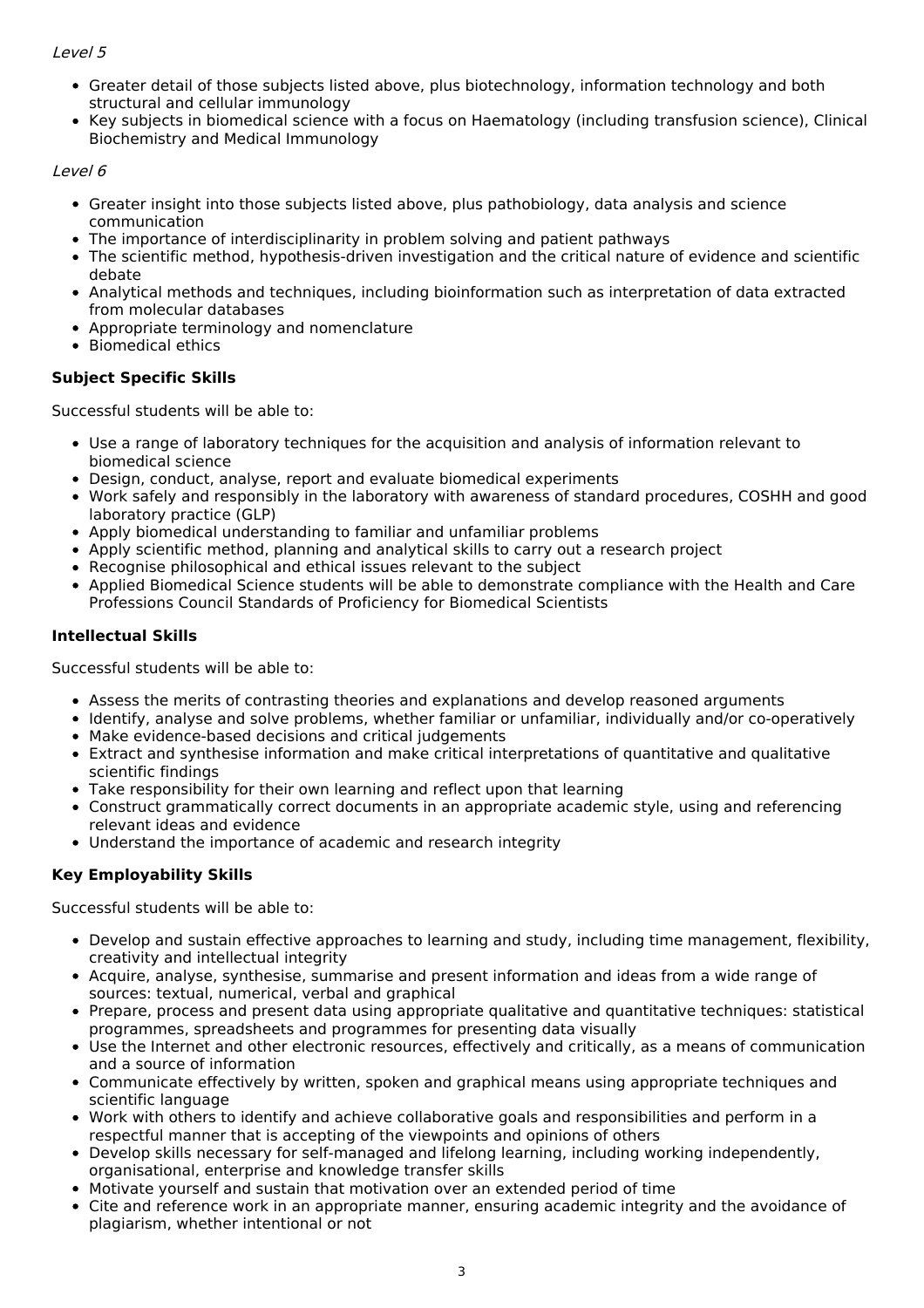We are committed to developing not only your intellectual, but also personal and professional skills. Alongside our innovative programme, Keele University offers a wide range of enriching activities that offer added value and aim to maximise your potential.

Further information can be found at: <http://www.keele.ac.uk/journey/>

## **5. How is the programme taught?**

Diversity, flexibility and inclusivity is at the heart of our Education Strategy. Your Student Voice helps us to shape what we do and we include students and local employers in our decision-making process.

The delivery of our programme will include the following types of activities:

- **Laboratory practicals.** Take place in one of our labs. These give you first-hand experience in a range of scientific techniques and have been designed to ensure you develop both independent and teambased skills.
- **Online lectures.** Traditional 'lectures' are often delivered online using short videos, directed reading, key learning outcomes and Forms that you can use to ask questions anonymously. This approach will give you far more flexibility to study where, when and how you choose.
- **Live, campus-based seminars.** Delivered by experts in the field and often external, guest speakers - seminars are ordinarily recorded on the day so you can focus better on the discussion during the live event.
- **Live, campus-based tutorials and workshops.** Often designed to support online lectures. Tutorials and workshops help promote social learning, develop a sense of community and give you an opportunity to deepen your understanding of core issues, ask questions and discuss content with other students and your tutors.
- **Live, case-based learning (CBL) tutorials.** In CBL, you will work in small groups to discuss patient cases that help you to contextualise much of the content taught across the programme and develop key skills such as leadership, communication and evidence-based problem solving.
- **Live, online tutorials, workshops and drop-in sessions.** Often used to host plenary sessions. These plenary sessions are optional, added value and may cover topics common to all students such as: note taking and meet your alumni at Level 4; IT and data analysis at Level 5 and writing retreats and careers at Level 6.

# **6. Teaching Staff**

University life is not just about the content of your degree. It is also an opportunity to network, to speak to people working in fields that excite you. Here in Life Sciences, you will meet a diverse range of staff that you can see by using the following link: [\(https://www.keele.ac.uk/lifesci/people/](https://www.keele.ac.uk/lifesci/people/)).

We will also invite speakers from the School of Pharmacy, Medicine and local NHS Trusts.

Our staff include world-leading researchers, clinical practitioners and experts in learning and teaching. As part of their training, all staff complete post-graduate courses on learning and teaching. Some take this to Masters level and beyond, choosing to specialise in pedagogic research to ensure that our programmes are taught to the very highest standards.

The University will attempt to minimise changes to our core teaching teams, however, delivery of the programme depends on having a sufficient number of staff with the relevant expertise to ensure that the programme is taught to the appropriate academic standard.

Staff turnover, for example where key members of staff leave, fall ill or go on research leave, may result in changes to the programme's content. The University will endeavour to ensure that any impact on students is limited if such changes occur.

# **7. What is the structure of the Programme?**

The academic year is divided into two taught semesters. Each semester will generally have twelve weeks of teaching followed by three weeks of final assessments. Details of each semester can be found using the following link: <https://www.keele.ac.uk/students/academiclife/keydates/>.

Our programme is organised into discrete modules. Each module is assessed independently and awarded a set number of credits (usually 15 or 30). A 15-credit module equates to 150 hours of student work. Some modules are compulsory and you are required to complete them. Others are optional, giving you some choice in what you want to study.

At Level 4, all of our modules are compulsory to ensure that you are given a solid foundation to your degree programme regardless of your academic background. Here, we assume no prior knowledge and will make sure that Level 4 prepares you for Level 5 and 6.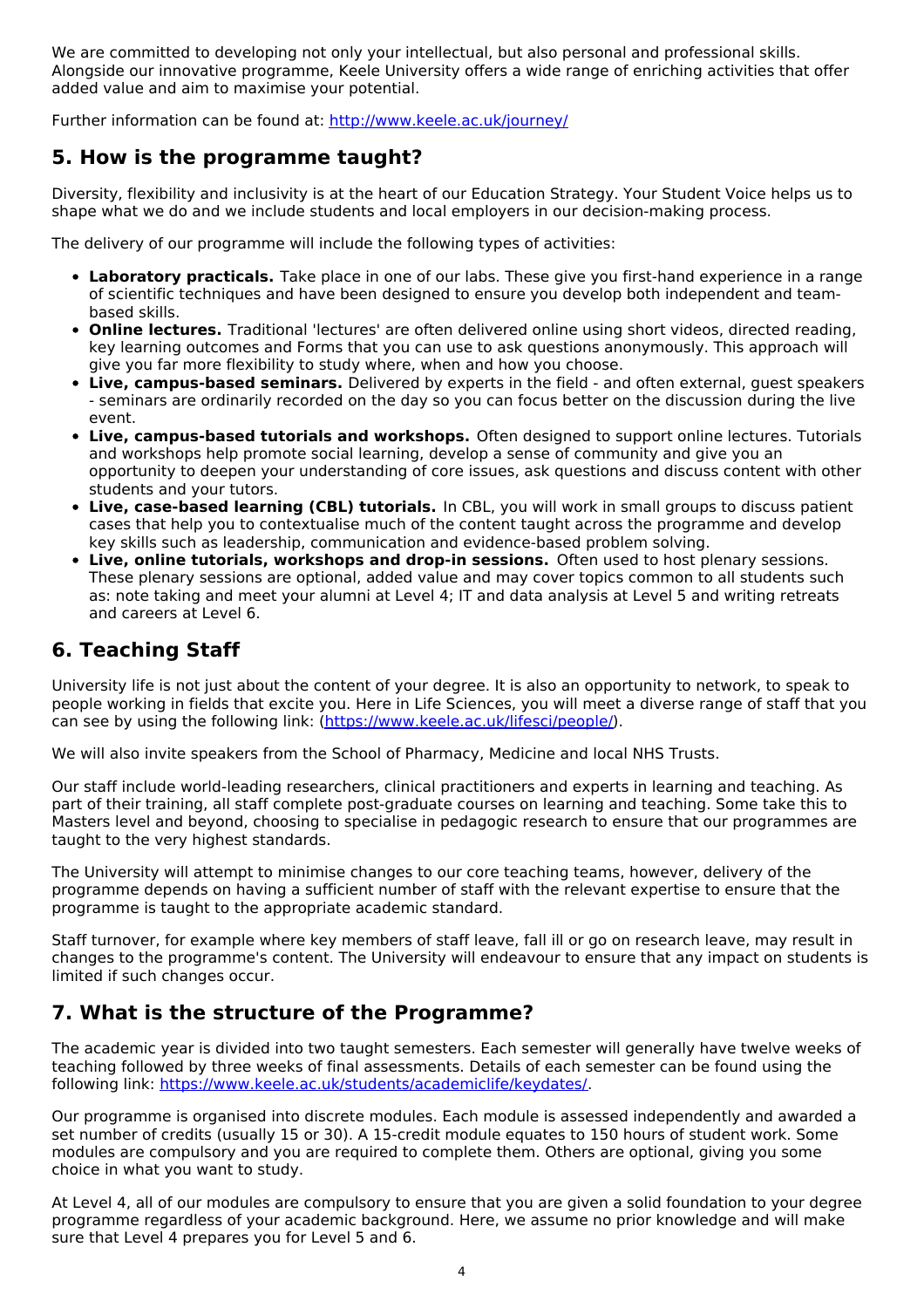At Level 5 you have a few limited optional modules to choose from, and at Level 6 50% of your modules are optional. This allows you to increasingly specialise in those areas of the programme that interest you most.

| Year    |                   | <b>Optional</b> |     | <b>Electives</b> |     |
|---------|-------------------|-----------------|-----|------------------|-----|
|         | <b>Compulsory</b> | Min             | Max | Min              | Max |
| Level 4 | 120               | 0               | 0   | 0                | 0   |
| Level 5 | 90                | 15              | 30  | 0                | 15  |
| Level 6 | 30                | 90              | 90  | 0                | 0   |

## **Module Lists**

## **Level 4**

| <b>Compulsory modules</b>                               | <b>Module Code</b> | <b>Credits</b> | <b>Period</b> |
|---------------------------------------------------------|--------------------|----------------|---------------|
| Biochemistry                                            | LSC-10064          | 30             | Semester 1    |
| <b>Clinical Applications of Biomedical</b><br>Science I | LSC-10070          | 30             | Semester 1-2  |
| Physiology and Anatomy                                  | LSC-10074          | 30             | Semester 1-2  |
| Core Practical Skills                                   | LSC-10087          | 0              | Semester 1-2  |
| Molecular Cell Biology                                  | LSC-10066          | 30             | Semester 2    |

LSC-10087 is a core lab-based module. Students who fail this module will transfer to Studies in Biomedical Science. This is not accredited by the IBMS or RSB.

## **Level 5**

| <b>Compulsory modules</b>                                | <b>Module Code</b> | <b>Credits</b> | <b>Period</b> |
|----------------------------------------------------------|--------------------|----------------|---------------|
| Gene and Protein Engineering                             | LSC-20003          | 15             | Semester 1    |
| Molecular, Cellular and Structural<br>Immunology         | LSC-20015          | 15             | Semester 1    |
| <b>Clinical Applications of Biomedical</b><br>Science II | LSC-20089          | 30             | Semester 1-2  |
| Practical Skills in Bioscience                           | LSC-20107          | $\mathbf{0}$   | Semester 1-2  |
| Metabolism in Health and Disease                         | LSC-20016          | 15             | Semester 2    |
| Research and Analytical Skills                           | LSC-20056          | 15             | Semester 2    |

| <b>Optional modules</b>         | <b>Module Code</b> | <b>Credits</b> | <b>Period</b> |
|---------------------------------|--------------------|----------------|---------------|
| <b>Human Genetics</b>           | LSC-20050          | 15             | Semester 1    |
| Microbes, Viruses and Parasites | LSC-20073          | 15             | Semester 1    |
| Professional Relationships      | LSC-20040          | 15             | Semester 1-2  |
| Cell Signalling                 | LSC-20085          | 15             | Semester 2    |

### **Level 5 Module Rules**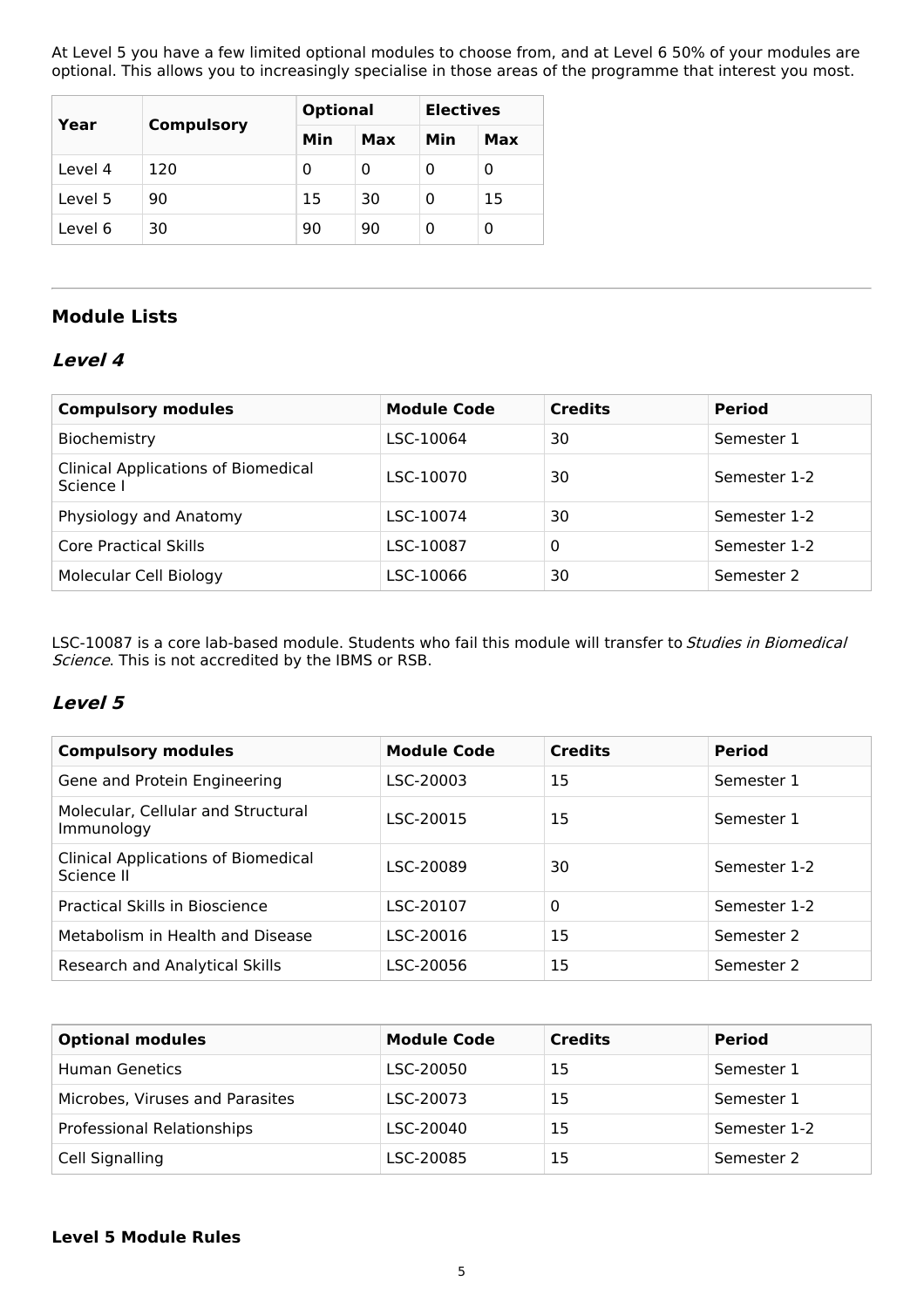### LSC-20040 is core for Applied Biomedical Science

**Study Abroad modules** - If you successfully apply for study abroad (not the International Year option) you can choose to do this in only one of the semesters of Level 5. The required modules must be selected from the relevant semester of study abroad. If a student elects to undertake the semester-long Study Abroad option, the degree award will be 'Studies in Biomedical Sciences'; the degree will NOT be accredited by the IBMS and therefore will not fulfil the required academic qualification for eligibility for HCPC registration as a Biomedical Scientist. The year-long International Year option is Royal Society of Biology- and IBMSaccredited.

LSC-20107 is a core lab-based module. Students who fail this module will transfer to Studies in Biomedical Science. This is not accredited by the IBMS or RSB.

## **Level 6**

| <b>Compulsory modules</b>                          | <b>Module Code</b> | <b>Credits</b> | <b>Period</b> |
|----------------------------------------------------|--------------------|----------------|---------------|
| Biology of Disease - ISP                           | LSC-30015          | 15             | Semester 1-2  |
| <b>Bioinformatics and Science</b><br>Communication | LSC-30057          | 15             | Semester 1-2  |

| <b>Optional modules</b>                                                        | <b>Module Code</b> | <b>Credits</b> | <b>Period</b> |
|--------------------------------------------------------------------------------|--------------------|----------------|---------------|
| Structural Biology & Macromolecular<br>Function                                | LSC-30016          | 15             | Semester 1    |
| Advances in Medicine                                                           | LSC-30028          | 15             | Semester 1    |
| Human Parasitology                                                             | LSC-30036          | 15             | Semester 1    |
| Double Applied Life Sciences Placement -<br><b>ISP</b>                         | LSC-30038          | 30             | Semester 1    |
| <b>Biomedical Engineering</b>                                                  | LSC-30055          | 15             | Semester 1    |
| <b>Brain Disease</b>                                                           | LSC-30063          | 15             | Semester 1    |
| <b>Tropical Biology Field Course</b>                                           | LSC-30066          | 15             | Semester 1    |
| Applied Regenerative Medicine                                                  | LSC-30068          | 15             | Semester 1    |
| Double Applied Biomedical Science<br>Placement - ISP                           | LSC-30044          | 30             | Semester 1-2  |
| Life Sciences Double Experimental Project<br>(with research skills assessment) | LSC-30045          | 30             | Semester 1-2  |
| <b>Clinical Pathology</b>                                                      | LSC-30009          | 15             | Semester 2    |
| Case Studies in Biomedical Sciences                                            | LSC-30026          | 15             | Semester 2    |
| Cancer Biology                                                                 | LSC-30061          | 15             | Semester 2    |

### **Level 6 Module Rules**

LSC-30026 and LSC-30044 are both core for Applied Biomedical Science students.

LSC-30038, LSC-30045 and LSC-30044 are all 30-credit modules based on a significant independent student research project. All students choose only one of these modules determine as follows:

- Applied Biomedical Science take LSC-30044
- Biomedical Science with Industrial Placement take LSC-30038
- All other *Biomedical Science* students take LSC-30045

For further information on the content of modules currently offered, including the list of optional modules, please visit: <https://www.keele.ac.uk/recordsandexams/modulecatalogue/>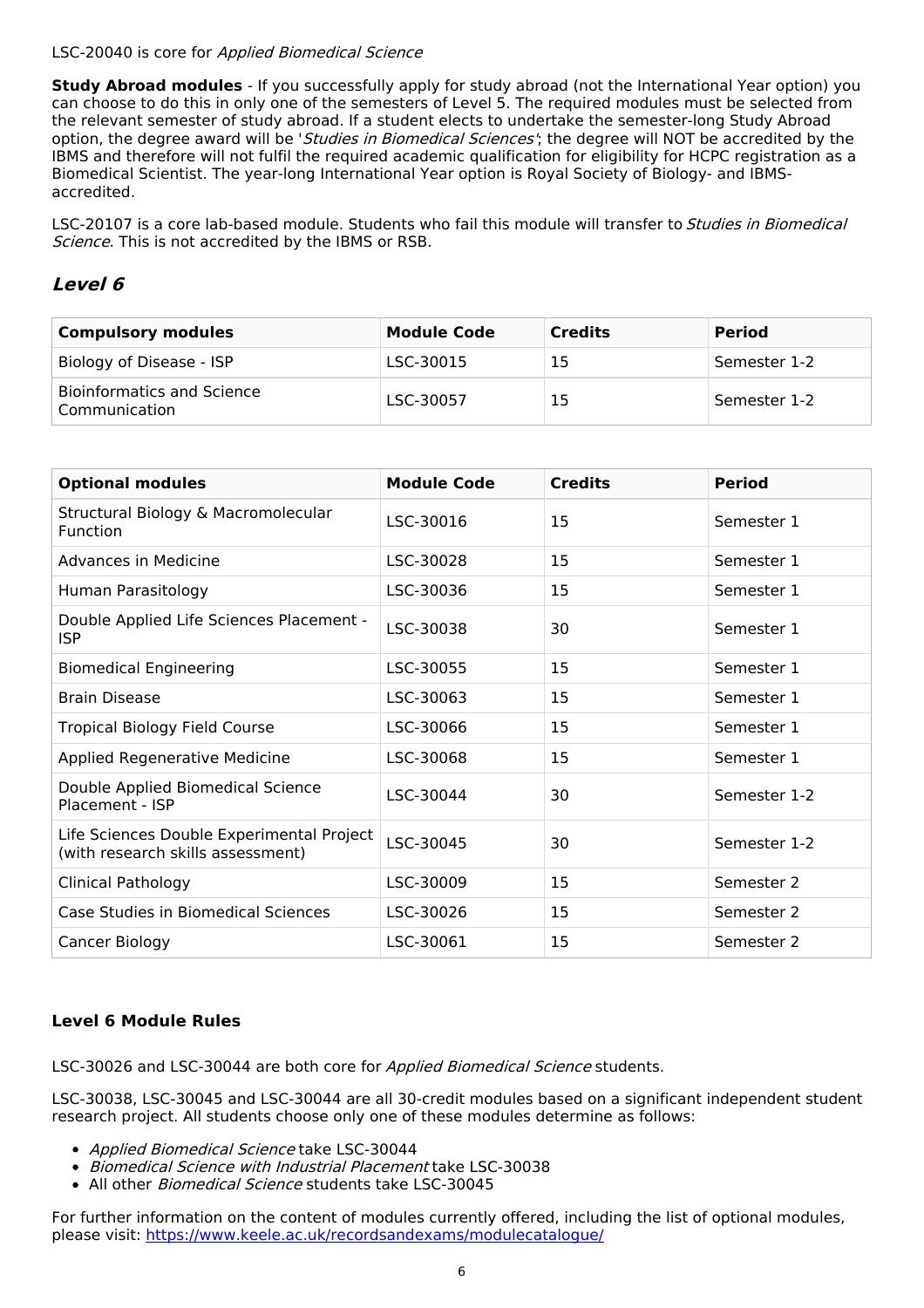# **8. Final and intermediate awards**

Credits required for each level of academic award are as follows:

| <b>Honours</b><br><b>Degree</b>                     | 360<br><i>credits</i> | You will require at least 120 credits at Levels 4, 5 and 6<br>You must accumulate at least 270 credits in <i>Biomedical Science</i> or Applied<br>Biomedical Science (out of 360 credits overall), with at least 90 credits in each of the<br>three years of study*, to graduate with a named single honours degree in <i>Biomedical</i><br>Science or Applied Biomedical Science.<br>*An exemption applies for students transferring from a Combined Honours<br>programme - see point 3.4 here: https://www.keele.ac.uk/regulations/regulationc3/<br>N.B. The award will be 'Studies in Biomedical Science' if the Study Abroad option is<br>taken and/or if a pass standard is not achieved in the Level 4 Core Practical Skills,<br>Level 5 Practical Skills in Bioscience or in one of your Level 6 Independent Student<br>Research modules. Our 'Studies in Biomedical Science' pathway is not accredited by<br>the Institute of Biomedical Science or Royal Society of Biology. |
|-----------------------------------------------------|-----------------------|---------------------------------------------------------------------------------------------------------------------------------------------------------------------------------------------------------------------------------------------------------------------------------------------------------------------------------------------------------------------------------------------------------------------------------------------------------------------------------------------------------------------------------------------------------------------------------------------------------------------------------------------------------------------------------------------------------------------------------------------------------------------------------------------------------------------------------------------------------------------------------------------------------------------------------------------------------------------------------------|
| <b>Diploma</b><br>in Higher<br><b>Education</b>     | 240<br>credits        | You will require at least 120 credits at level 4 or higher and at least 120 credits at<br>level 5 or higher                                                                                                                                                                                                                                                                                                                                                                                                                                                                                                                                                                                                                                                                                                                                                                                                                                                                           |
| <b>Certificate</b><br>in Higher<br><b>Education</b> | 120<br>credits        | You will require at least 120 credits at level 4 or higher                                                                                                                                                                                                                                                                                                                                                                                                                                                                                                                                                                                                                                                                                                                                                                                                                                                                                                                            |

**International Year option:** In addition to the above students must pass all the modules covering the international year in order to add 'with international year' to the degree title. Students who fail to complete the international year will revert to the standard degree title.

**Work Placement Year option:** in addition to the above students must pass a non-credit bearing module covering the work placement year in order to graduate with a named degree including the 'with Work Placement Year' wording. Students who do not complete, or fail the work placement year, will be transferred to the three-year version of the programme.

# **9. How is the Programme Assessed?**

Our assessment strategy is designed to be authentic and diverse so that you can develop key skills that meet academic, professional body and employer expectations. Module managers will provide appropriate guidance for each assessment and the marking criteria that will be used to assess your work.

Our assessment strategy will help you to develop and evidence your ability to:

- **Provide evidence-based solutions to current scientific problems.** Most often this is assessed through a range of essays, portfolios and literature reviews.
- **Critically reflect on current issues.** Reflective writing is an increasingly important skill in the workforce, particularly to healthcare professions. It can help you to identify personal strengths and weaknesses so that you can learn from your experience and maximise your potential.
- **Present scientific findings.** Often these are lab reports or experimental projects that test your ability to pose scientific hypotheses, design experiments, understand methodologies, present findings, analyse data and situate your work in the current literature.
- **Communicate effectively with a range of audiences.** These can include scientific posters, patient information leaflets, wikis, blogs or oral presentations.
- **Work professionally.** Your final year, independent research project will give you an opportunity to demonstrate a range of professional skills such as leadership, innovation, time keeping, communication and the ability to work safely and ethically.
- **Work effectively in a team.** Most often this is assessed through group presentations but can also include competencies such as working together in the lab.
- **Solve problems in a time-limited fashion.** Often in the work environment we are asked to solve problems in a relatively short amount of time. Our online tests and end-of-semester, online, open-book examinations will help you to evidence these skills.

We aim to provide constructive feedback within 3 weeks of submission for all assessed work. This is often phrased in terms of strengths, weaknesses and ways to improve to help you focus on key areas that can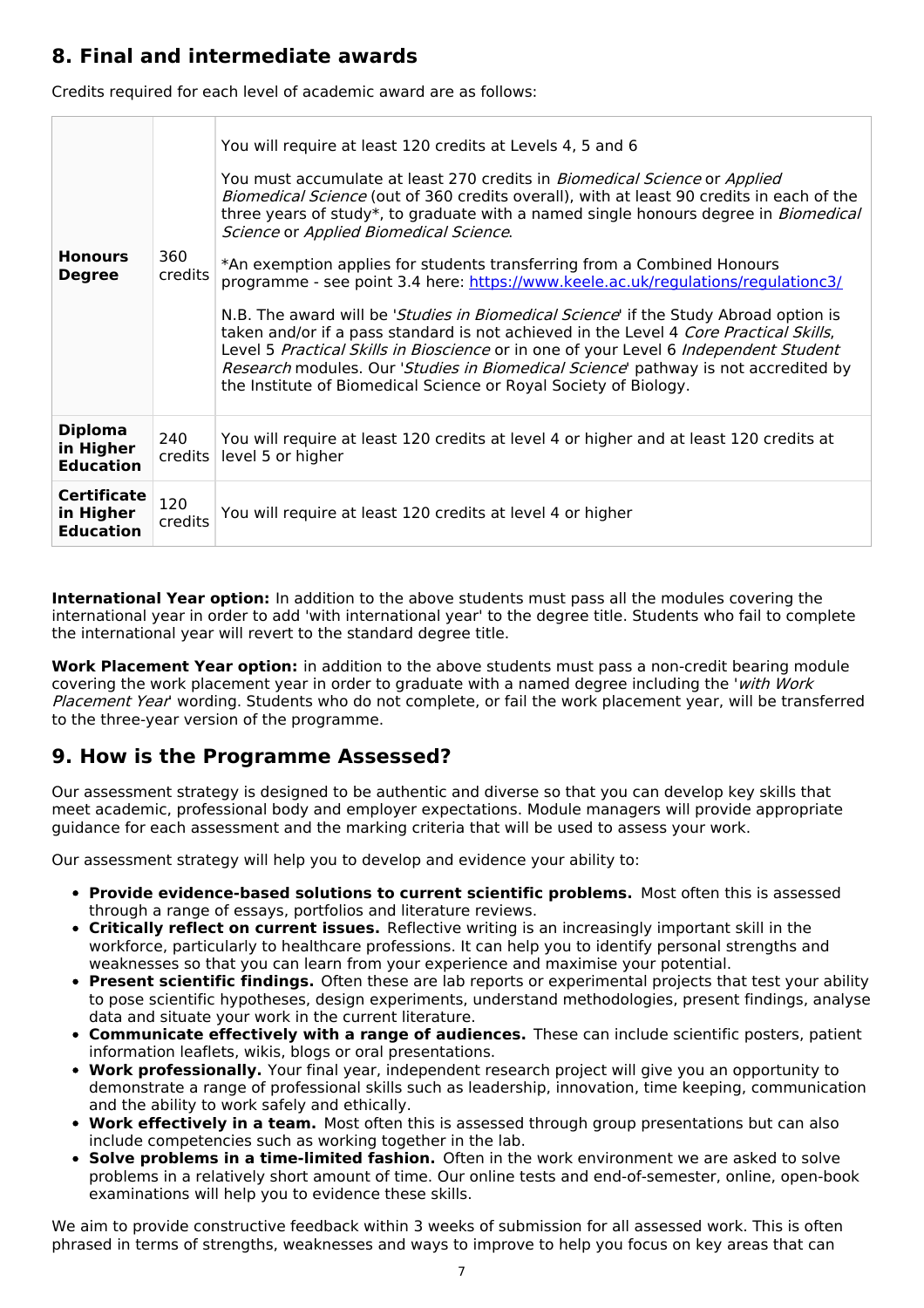improve the quality of your work in the future.

# **10. Contact Time and Expected Workload**

This contact time measure is intended to provide you with an indication of the type of activity you are likely to undertake during this programme. The data is compiled based on module choices and learning patterns of students on similar programmes in previous years. Every effort is made to ensure this data is a realistic representation of what you are likely to experience, but changes to programmes, teaching methods and assessment methods mean this data is representative and not specific.

Undergraduate courses at Keele contain an element of module choice; therefore, individual students will experience a different mix of contact time and assessment types dependent upon their own individual choice of modules. The figures below are an example of activities that a student may expect on your chosen course by year stage of study. Contact time includes scheduled activities such as: seminar, tutorial, project supervision, demonstration, practical classes and labs, supervised time in labs/workshop, fieldwork and external visits. The figures are based on 1,200 hours of student effort each year for full-time students.

### **Activity**

|                     | <b>Scheduled learning and teaching</b><br>activities | <b>Guided independent</b><br><b>Study</b> | <b>Placements</b> |
|---------------------|------------------------------------------------------|-------------------------------------------|-------------------|
| Year 1 (Level<br>4) | 19%                                                  | 81%                                       | 0%                |
| Year 2 (Level<br>5) | 24%                                                  | 76%                                       | 0%                |
| Year 3 (Level<br>6) | 10%                                                  | 90%                                       | 0%                |

## **11. Accreditation**

The programme includes the opportunity to graduate with an Applied Biomedical Science (ABMS) degree, which incorporates a clinical placement leading to the completion of the Health and Care Professions Council (HCPC) Standards of Proficiency for Biomedical Scientists.

All routes through the programme except for Studies in Biomedical Sciences, with or without Work Placement or International Year, are accredited by the Royal Society of Biology and the Institute of Biomedical Science (IBMS). The ABMS course is also approved by the Health & Care Professions Council (HCPC). Successful ABMS students are eligible to apply for registration with the HCPC and also receive the IBMS Certificate of Competence, making them eligible for Licentiate membership of the IBMS.

Please note the following:

- **Module Attainment:** Students should note that to be awarded IBMS and Royal Society of Biology accreditation they must achieve a minimum standard of 40% in the Life Sciences Double Experimental Project with research skills assessment (or equivalent placement module). For an HCPC-approved ABMS award, students must pass all assessment elements of the Double Applied Biomedical Science Placement module including the portfolio.
- **Regulations:** Your programme has professional accreditation and there are specific regulations, which you have to agree to abide by, as detailed below.
- **Study abroad (one semester only):** Because studying abroad has implications for IBMS accreditation of the Biomedical Science degree (students taking Study Abroad are not eligible for an IBMS-accredited degree) students wishing to Study Abroad must discuss this in advance with the School of Life Sciences 'Study Abroad tutor' and the Biomedical Science Programme Director.

# **12. University Regulations**

The University Regulations form the framework for learning, teaching and assessment and other aspects of the student experience. Further information about the University Regulations can be found at: <http://www.keele.ac.uk/student-agreement/>

If this programme has any exemptions, variations or additions to the University Regulations these will be detailed in an Annex at the end of this document titled 'Programme-specific regulations'.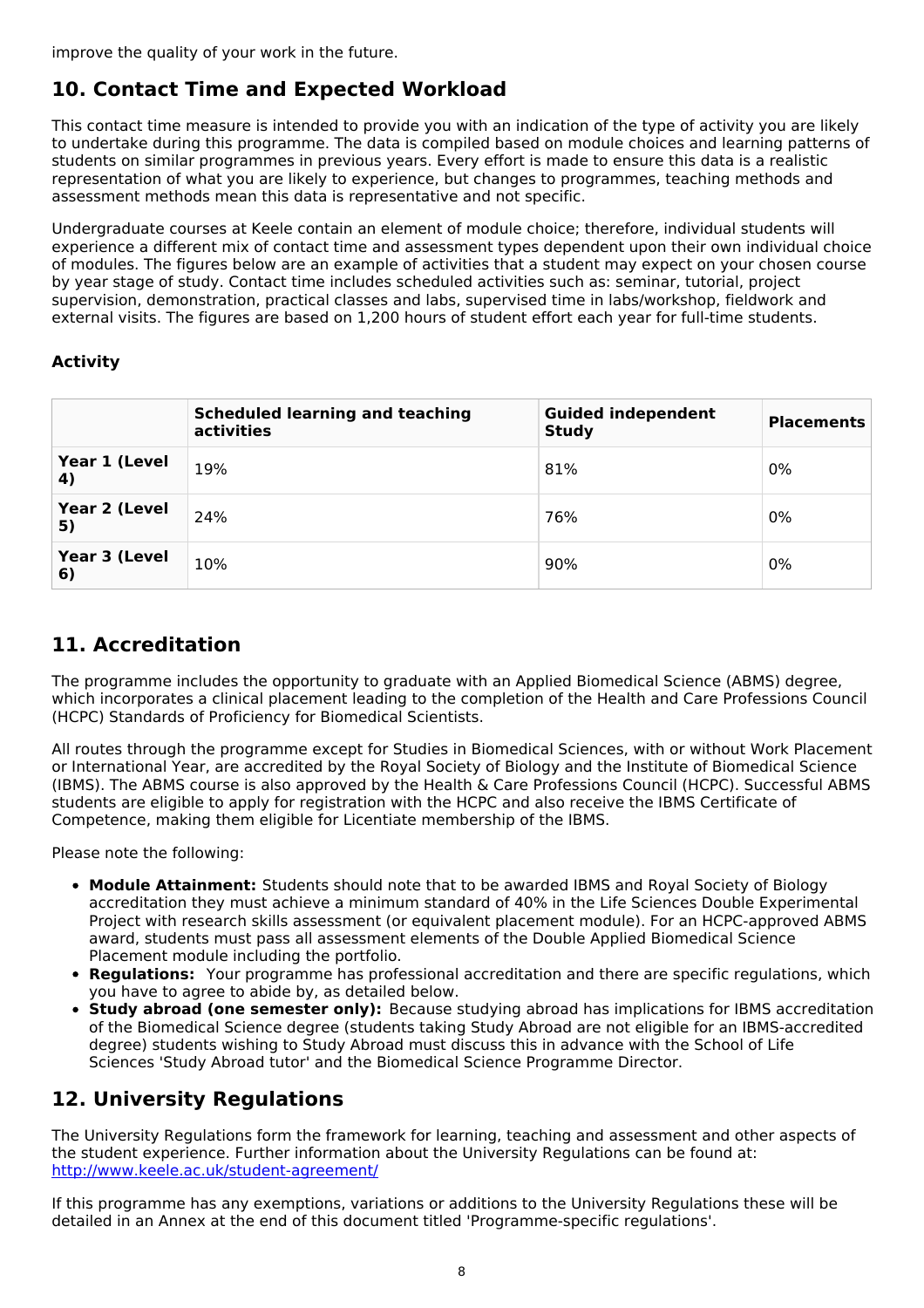# **13. Other Learning Opportunities**

We are committed to offering a rich and diverse student experience that goes far beyond your degree.

Most years, we are able to offer range of different opportunities to enrich your student experience. These can include:

- **Study abroad.** You could apply to spend one semester at Level 5 studying in one of our international partner universities. This not only gives you valuable international experience, but can also allow you to study a complimentary subject - such as epidemiology or molecular biology - in greater detail. However, if you do take this option then you will no longer be eligible for an IBMS or RSB accredited programme and will transfer to our *Studies in Biomedical Science* pathway. The marks that you achieve whilst studying abroad will count to your overall attainment across Level 5.
- **International year.** Is similar to study abroad, but here you choose to take an additional year in between Levels 5 and 6 studying in one of our international partner universities. You will still be eligible for both an IBMS and RSB accredited degree. More information can be found at: <http://www.keele.ac.uk/studyabroad/partneruniversities/>
- **Industrial placements.** You could apply to a range of national and international employers for an industrial placement. These take place in between Level 5 and 6 and usually last 6-9 months. They provide excellent work experience and an opportunity to collect data for your Level 6 independent research student project.
- **Secondments.** These are shorter industrial placements that usually take place over the summer in between Level 5 and 6 and usually last between 2-8 weeks. They can be based locally in one of our research labs here at Keele, nationally or internationally. For example, often some our students will travel to Malaysia to work with our partner Universiti Sains Malaysia.
- **Tropical field trip.** You could apply for our School tropical field that takes place in Malaysia. These are often more conservational in nature, but again provide fantastic international experience.
- **Operation Wallacea.** This is a private company that supports a wide range of student projects with a particular focus on biodiversity and climate research. More information can be found at: [https://www.opwall.com](https://www.opwall.com/)
- **Clinical placements.** You could apply for a clinical placement. These differ from industrial placements in that they give you an opportunity to demonstrate compliance with the HCPC Standards of Proficiency. Successful students transfer to our *Applied Biomedical Science* degree that is accredited by the HCPC. Graduates of our Applied route receive an IBMS Certificate of Competence along with their degree.

Note: the opportunities described above are limited and dependent on external providers. We may not be able to offer them every year and there will be additional costs if you do successfully secure a place. We discuss all of these options in more detail across Level 4 and Level 5 so you can make an informed decision.

# **14. Additional Costs**

Applied Biomedical Science students may have to pay for a full course of Hepatitis B vaccination and a Disclosure and Barring Service (DBS) enhanced check prior to starting clinical placement.

These costs have been forecast by the University as accurately as possible but may be subject to change as a result of factors outside of our control (for example, increase in costs for external services). Forecast costs are reviewed on an annual basis to ensure they remain representative. Where additional costs are in direct control of the University we will ensure increases do not exceed 5%.

As to be expected there will be additional costs for inter-library loans and potential overdue library fines, print and graduation. We do not anticipate any further costs for this programme.

# **15. Annex - International Year**

### **Biomedical Science with International Year**

**International Year Programme**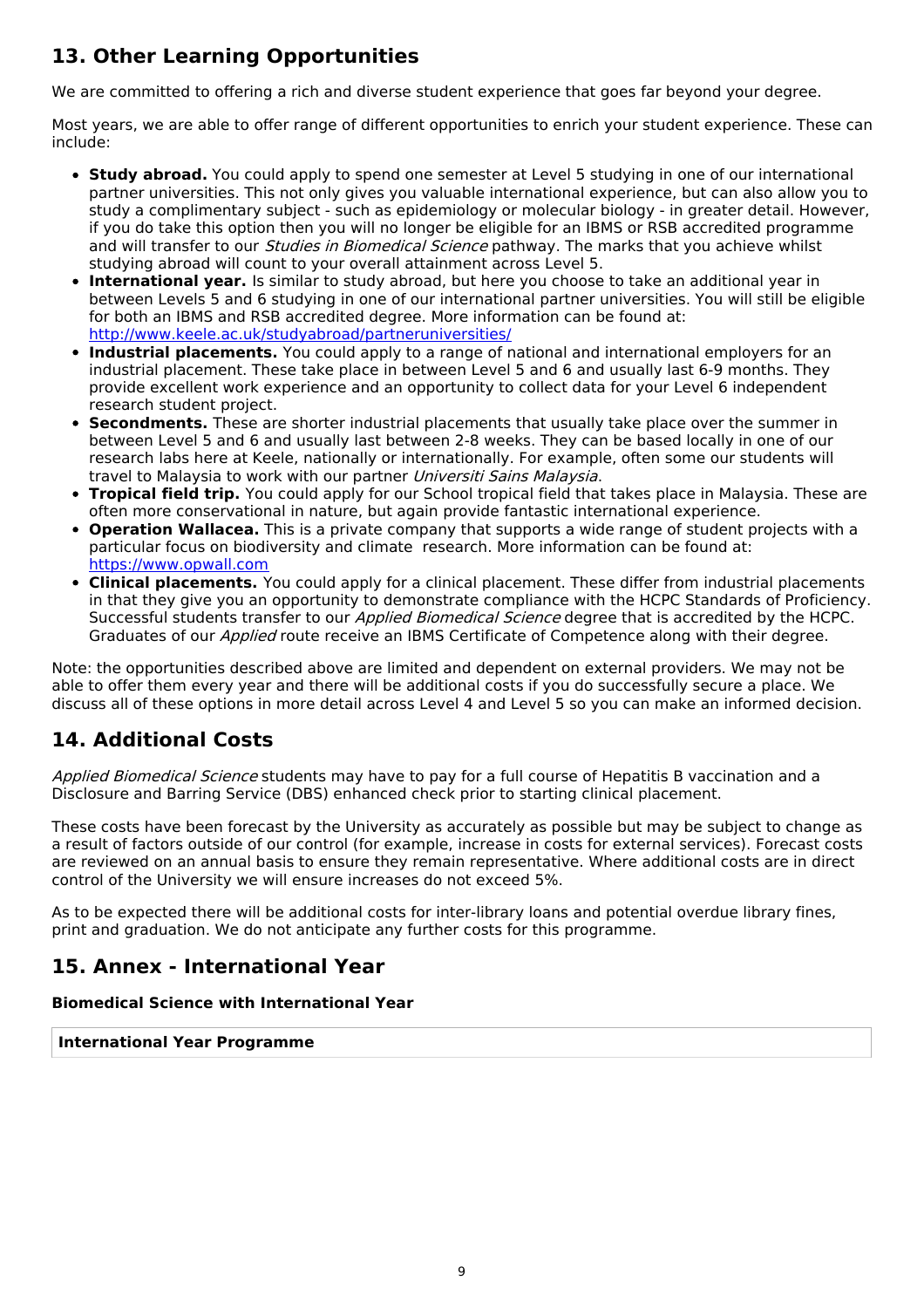At Level 5 you can apply to transfer onto our International Year pathway. If successful, you will have an additional year of study at one of our international partner Universities once you have completed Level 5 here at Keele.

Students who successfully complete both the second year (Level 5) and the International Year will be permitted to progress to Level 6. Students who fail to satisfy the examiners in respect of the International Year will normally revert to the standard programme and progress to Level 6 on that basis. The failure will be recorded on the student's final transcript.

Study at Level 4, Level 5 and Level 6 will be as per the main body of this document. The additional information below only applies to those students taking Biomedical Science with International Year.

### **International Year Programme Aims**

In addition to the programme aims for *Biomedical Science*, we also aim to:

- 1. Enhance your personal development give you an insight into the international dimension of Biomedical Science
- 2. Give you an experience of a different culture, academically, professionally and socially

### **Entry Requirements for the International Year**

Students may apply to the 4-year programme during Level 5. Admission to the International Year is subject to successful application, interview and references from appropriate staff.

The criteria to be applied are:

- Academic Performance (an average of 55% across all modules at Level 5 is required. Students with up to 15 credits of re-assessment who meet the 55% requirement may progress to the International Year. Where no Semester 1 marks have been awarded performance in 1st year marks and ongoing 2nd year assessments are taken into account)
- General Aptitude (to be demonstrated by application for study abroad, interview during the 2nd semester of year 2 (Level 5), and by recommendation of the student's personal tutor, 1st and 2nd year tutors and programme director)

Students may not register for both an International Year and a Placement Year.

### **Student Support**

We have a dedicated Study Abroad tutor within Life Sciences that will will stay in touch with you throughout your International Year, effectively acting as an additional Personal Tutor. There is also support available for Keele's Global Opportunities Team [\(https://www.keele.ac.uk/study/studyabroad/\)](https://www.keele.ac.uk/study/studyabroad/)

#### **Learning Outcomes**

In addition to the learning outcomes for *Biomedical Science*, students who graduate with *Biomedical* Science with International Year will be able to:

- 1. Describe, discuss and reflect upon the cultural and international differences and similarities of different learning environments
- 2. Discuss the benefits and challenges of global citizenship and internationalisation
- 3. Explain how their perspective on their academic discipline has been influenced by locating it within an international setting.
- 4. Use independent research skills to identify relevant information resources on a range of subjects related, or complementary, to Biomedical Science.
- 5. Demonstrate the use of critical thinking skills, augmented by creativity and curiosity, in discussing the application of their International Year studies to Biomedical Science.

These learning outcomes will all be assessed by the submission of a satisfactory individual learning agreement, the successful completion of assessments at the partner institution and the submission of the reflective portfolio element of the international year module.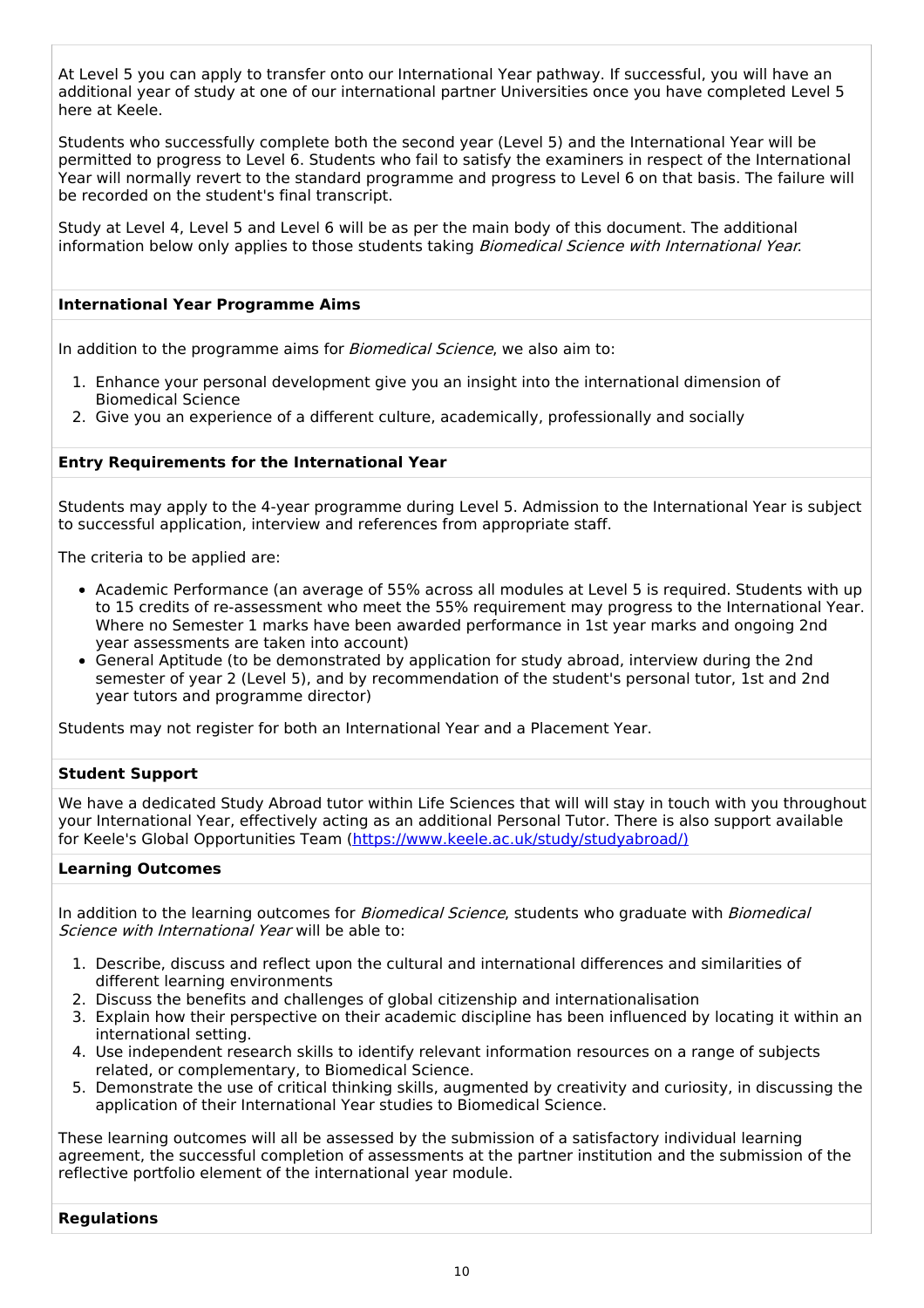Students registered for the International Year are subject to the programme-specific regulations (if any) and the University regulations. In addition, during the International Year, the following regulations will apply:

Students undertaking the International Year must complete 120 credits, which must comprise at least 40%in the student's discipline area.

This may impact on your choice of modules to study, for example you will have to choose certain modules to ensure you have the discipline specific credits required.

Students are barred from studying any module with significant overlap to the Level 6 modules they will study on their return. Significant overlap with Level 5 modules previously studied should also be avoided.

### **Additional costs for the International Year**

Tuition fees for students on the International Year will be charged at 15% of the annual tuition fees for that year of study, as set out in Section 1. The International Year can be included in your Student Finance allocation, to find out more about your personal eligibility see: [www.gov.uk](http://www.gov.uk/)

Students will have to bear the costs of travelling to and from their destination university, accommodation, food and personal costs. Depending on the destination they are studying at additional costs may include visas, study permits, residence permits, and compulsory health checks. Students should expect the total costs of studying abroad be greater than if they study in the UK, information is made available from the Global Education Team throughout the process, as costs will vary depending on destination.

Students who meet external eligibility criteria may be eligible for grants as part of this programme. Students studying outside of this programme may be eligible income dependent bursaries at Keele.

Students travel on a comprehensive Keele University insurance plan, for which there are currently no additional charges. Some Governments and/or universities require additional compulsory health coverage plans; costs for this will be advised during the application process.

# **16. Annex - Work Placement Year**

### **Biomedical Science with Work Placement Year**

#### **Work Placement Year summary**

At Level 4 or 5 you can apply to transfer onto our Work Placement Year pathway.

Students registered for this programme may either be admitted for or apply to transfer during their studies to the 'with Work Placement Year' option (NB: for Combined Honours students the rules relating to the work placement year in the subject where the placement is organised are to be followed). Students accepted onto this programme will have an extra year of study (the Work Placement Year) with a relevant placement provider after they have completed Year 2 (Level 5) at Keele.

Students who successfully complete both the second year (Level 5) and the Work Placement Year will be permitted to progress to Level 6. Students who fail to satisfactorily complete the Work Placement Year will normally revert to the 3-year programme and progress to Level 6 on that basis. The failure will be recorded on the student's final transcript.

Study at Level 4, Level 5 and Level 6 will be as per the main body of this document. The additional information below only applies to those students taking Biomedical Science with Work Placement Year.

#### **Work Placement Year Programme Aims**

In addition to the programme aims for *Biomedical Science*, we also aim to:

1. Provide experience of working in a subject-related laboratory or work place within an industrial, academic or public institution either in the UK or abroad.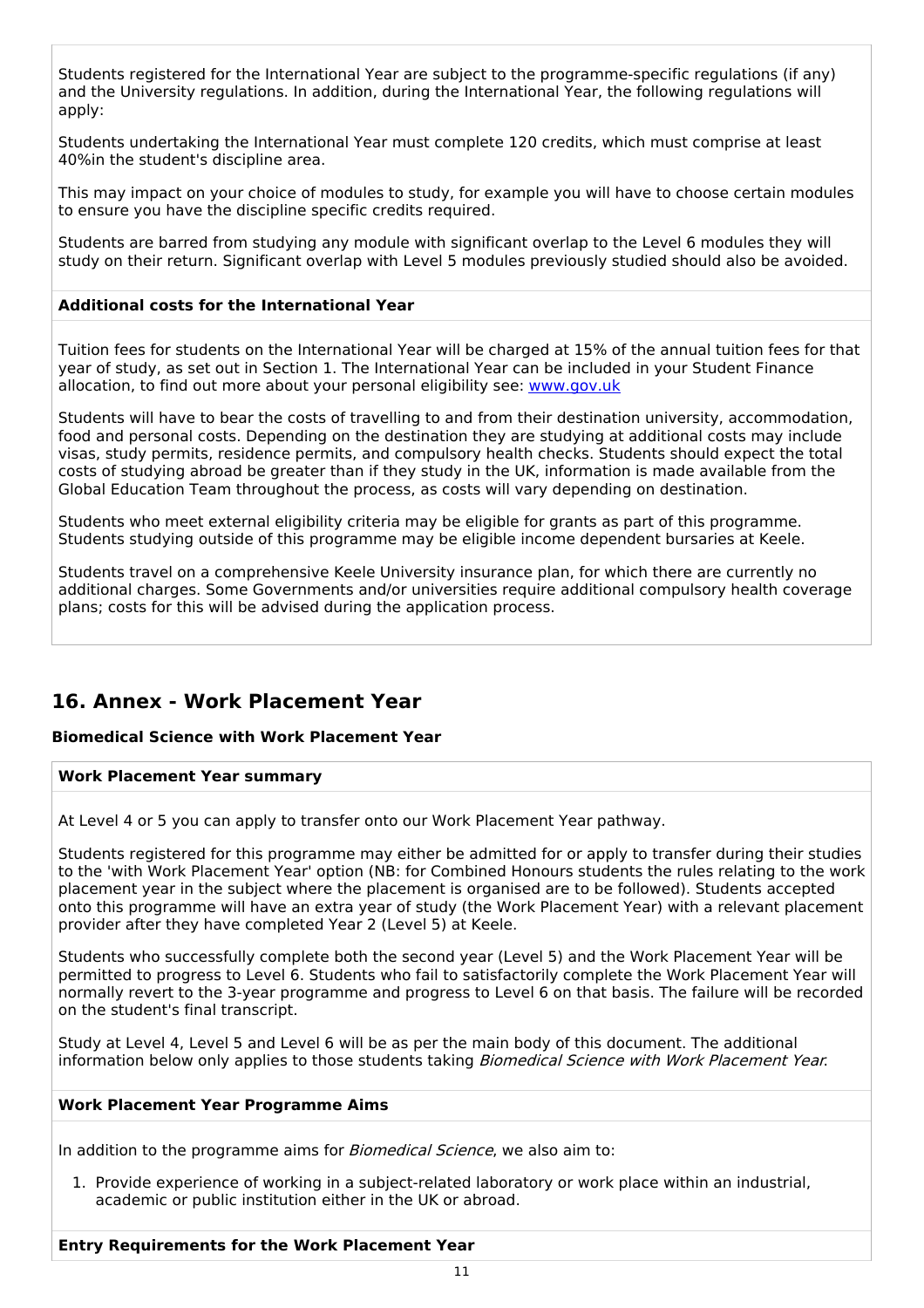Transfer onto Work Placement Year is subject to a selection process as described below:

- Academic performance. Evidenced by good overall engagement with your programme, passing all modules across Level 4 and semester 1 of Level 5 with an overall grade average of >60%.
- General aptitude. Evidenced by suitable references provided by an academic member of staff (usually your Personal Tutor) and interview.
- Health and safety. Evidenced by completion of a Keele Health and Safety checklist and compliance with health and safety requirements of your placement provider.
- *(International students only)* You should be aware that there may be additional visa implications for this transfer, and it is your responsibility to complete any and all necessary processes to be eligible for this pathway. There may be additional costs, including applying for a new Visa from outside of the UK for international students associated with a transfer to the work placement programme.

Students may not register for both an International Year and a Work Placement Year.

### **Student Support**

We have a dedicated Industrial Placement tutor within Life Sciences that can act as a point of contact for you before, during or after your placement year. You will also be assigned a Placement Supervisor. This will be an academic member of the School who will maintain regular contact with you throughout your placement and will become your project supervisor at Level 6. The School Director of Education will also act as a whistleblower. This means that you can contact them in strict confidence at any point during your placement if you have any concerns about your placement provider or overall experience.

### **Learning Outcomes**

In addition to the learning outcomes for *Biomedical Science*, students who graduate with *Biomedical* Science with Placement Year will be able to:

1. Demonstrate an ability to successfully work within their placement institution and to learn practical skills and develop their science base within the scope of their work project.

These learning outcomes will be assessed through successful completion of LSC-30038.

#### **Regulations**

In addition to the regulations for *Biomedical Science*, the following additional regulations apply:

- Compliance with any contractual obligations expected by the placement provider
- Complete a minimum of 30 weeks (1,050 hours) on placement
- Successful completion of LSC-30038 Double Applied Life Sciences Placement
- The placement student will also sign up an agreement outlining his/her responsibilities in relation to the requirements of each organisation.

You are be expected to behave professionally at all times on placement. This means conforming to the work practices of your placement provider and remembering that you are a representative of Keele University.

### **Additional costs for the Work Placement Year**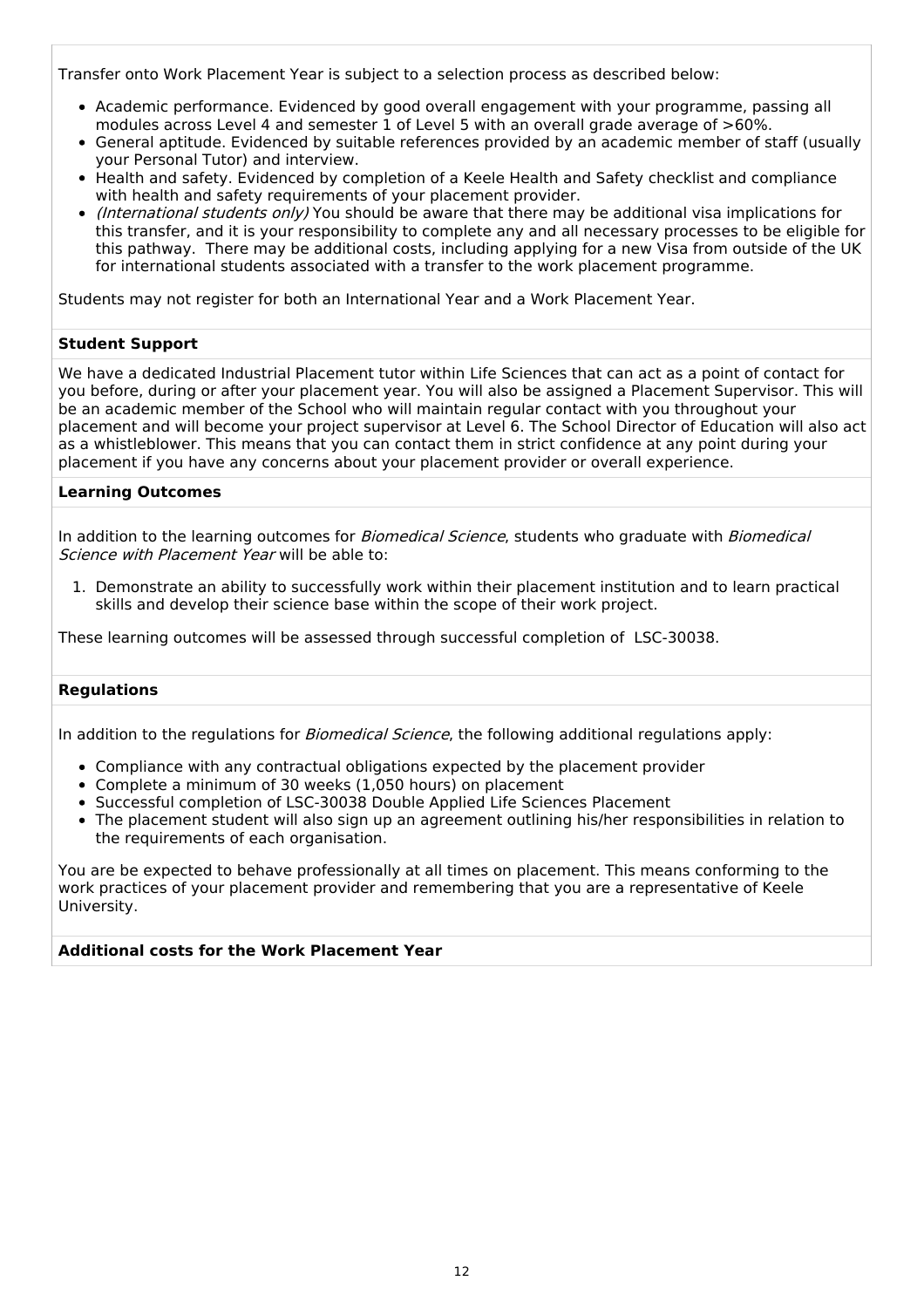Tuition fees for students on the Work Placement Year will be charged at 20% of the annual tuition fees for that year of study, as set out in Section 1. The Work Placement Year can be included in your Student Finance allocation; to find out more about your personal eligibility see: [www.gov.uk](http://www.gov.uk/)

You will have to bear the costs of travelling to and from your placement provider, accommodation, food and personal costs. Depending on the placement provider additional costs may include parking permits, travel and transport, suitable clothing, DBS checks, and compulsory health checks.

A small stipend may be available to students from the placement provider during the placement but this will need to be explored on a placement-by-placement basis as some organisations, such as charities, may not have any extra money available. You should budget with the assumption that your placement will be unpaid.

Eligibility for student finance will depend on the type of placement and whether it is paid or not. If it is paid, this is likely to affect student finance eligibility, however if it is voluntary and therefore unpaid, should not affect student finance eligibility. You are required to confirm eligibility with your student finance provider.

International students who require a Tier 4 visa should check with the Immigration Compliance team prior to commencing any type of paid placement to ensure that you are not contravening visa requirements.

# **17. Annex - Programme-specific regulations**

## **Programme Regulations: Biomedical Science**

| <b>Final Award and Award Titles</b> | BSc (Hons) Biomedical Science<br>BSc (Hons) Biomedical Science with International Year<br>BSc (Hons) Biomedical Science with Work Placement Year<br>BSc (Hons) Applied Biomedical Science<br>BSc (Hons) Studies in Biomedical Sciences<br>BSc (Hons) Studies in Biomedical Sciences with International Year<br>BSc (Hons) Studies in Biomedical Sciences with Work Placement Year |
|-------------------------------------|-----------------------------------------------------------------------------------------------------------------------------------------------------------------------------------------------------------------------------------------------------------------------------------------------------------------------------------------------------------------------------------|
| <b>Intermediate Award(s)</b>        | Diploma in Higher Education<br>Certificate in Higher Education                                                                                                                                                                                                                                                                                                                    |
| <b>Last modified</b>                | November 2019                                                                                                                                                                                                                                                                                                                                                                     |
| <b>Programme Specification</b>      | https://www.keele.ac.uk/ga/programmespecifications                                                                                                                                                                                                                                                                                                                                |

The University's Academic Regulations which can be found on the Keele University website [\(https://www.keele.ac.uk/regulations/](https://www.keele.ac.uk/regulations/)[\)\[1\]](https://scims-api.keele.ac.uk/#_ftn1) apply to and regulate the programme, other than in instances where the specific programme regulations listed below over-ride them. These programme regulations list:

- Exemptions which are characterised by the omission of the relevant regulation.
- Variations which are characterised by the replacement of part of the regulation with alternative wording.
- Additional Requirements which set out what additional rules that apply to students in relation to this programme.

The following **exemptions, variations** and **additional requirements** to the University regulations have been checked by Academic Services and have been approved by the Faculty Education Committee.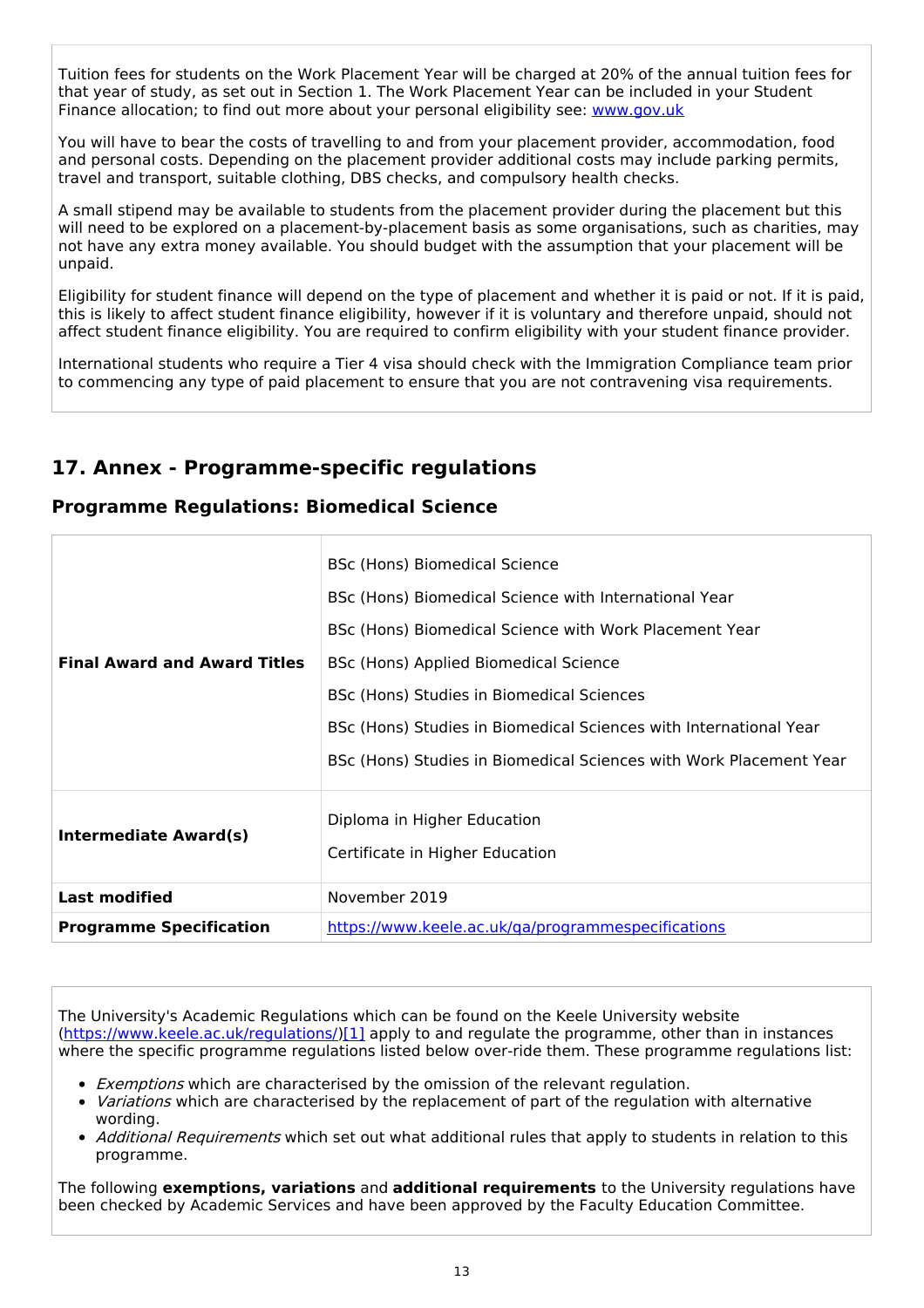The following **additional requirements** to the University academic regulations apply to Biomedical Science.

### **Regulations applying to Biomedical Science**

- 1. If the semester-long Study Abroad option is taken, the degree award will be 'Studies in Biomedical Sciences', the degree will NOT be accredited by the IBMS and therefore will not fulfil the required academic qualification for HCPC registration as a Biomedical Scientist.
- 2. A pass mark must be obtained in both of our zero-credit, lab-based modules (one at Level 4 and the other Level 5) and the relevant experimental project module at Level 6 to be awarded an IBMS and RSB accredited programme. Students who do not fulfil this conditions will be transferred to the 'Studies in Biomedical Sciences' route. This degree is NOT accredited by the IBMS and therefore will not fulfil the required academic qualification for eligibility for HCPC registration as a Biomedical Scientist. The degree award of 'Studies in Biomedical Sciences' in not accredited by the Royal Society of Biology.

### **Regulations applying to Biomedical Science and Applied Biomedical Science**

- 1. Wearing a laboratory coat is compulsory in all laboratories. Students will not be allowed to attend the laboratory class without a laboratory coat.
- 2. Students must wear appropriate clothing in the laboratories, including sensible footwear. Closed shoes and low heels should be worn. This is to avoid tripping and to protect the feet in the case of spillages. Long hair must be tied back. Students who are inappropriately dressed may, at the discretion of the member of staff in charge, be excluded from the class and recorded as being absent without good cause.
- 3. Students who arrive late to laboratory classes may, at the discretion of the member of staff in charge, be excluded from the class and recorded as being absent without good cause.
- 4. Students who display serious misconduct in any class may, at the discretion of the member of staff in charge, be excluded from the class and recorded as being absent without good cause. Serious misconduct involves wilful damage to property, injury or threat to persons, or persistent disruption of teaching.
- 5. The unauthorised use of mobile phones or headphones is not permitted in any class.
- 6. Students are not permitted to record, video or photograph taught sessions or meetings with staff, except with the permission in advance of the staff concerned. Permission will be given where this is part of an approved disability adjustment. Any permission to record, video or photograph is for personal use only and all recordings, videos or photographs remain the property of the presenter and Keele University.
- 7. Students are required to read and follow the procedures in the School of Life Sciences Safety Handbook, which is available from the School Noticeboard on KLE.

### **Applied Biomedical Science-specific regulations**

The Applied Biomedical Science programme is subject to further criteria required by the Health and Care Professions of Council (HCPC):

- 1. Students on the Applied Biomedical Science programme are subject to the University Regulation on Fitness to Practise (University [Regulation](https://www.keele.ac.uk/regulations/regulationb5/) B5).
- 2. Demonstrate that they have no medical/health issues that may affect their fitness to practise. This will be assessed by the University's Occupational Health department either before (if medical issues have been identified) or at the start of the programme. A health screening questionnaire must be completed by students holding a place on prior to the start of their Level 5 studies.
- 3. Applied Biomedical Science students must attend full-time at their allocated hospital(s) during the full period of their vacation placement periods, abide by their conditions of contract and partake fully in the provided training programme. Students who do not fulfil the conditions of this regulation satisfactorily